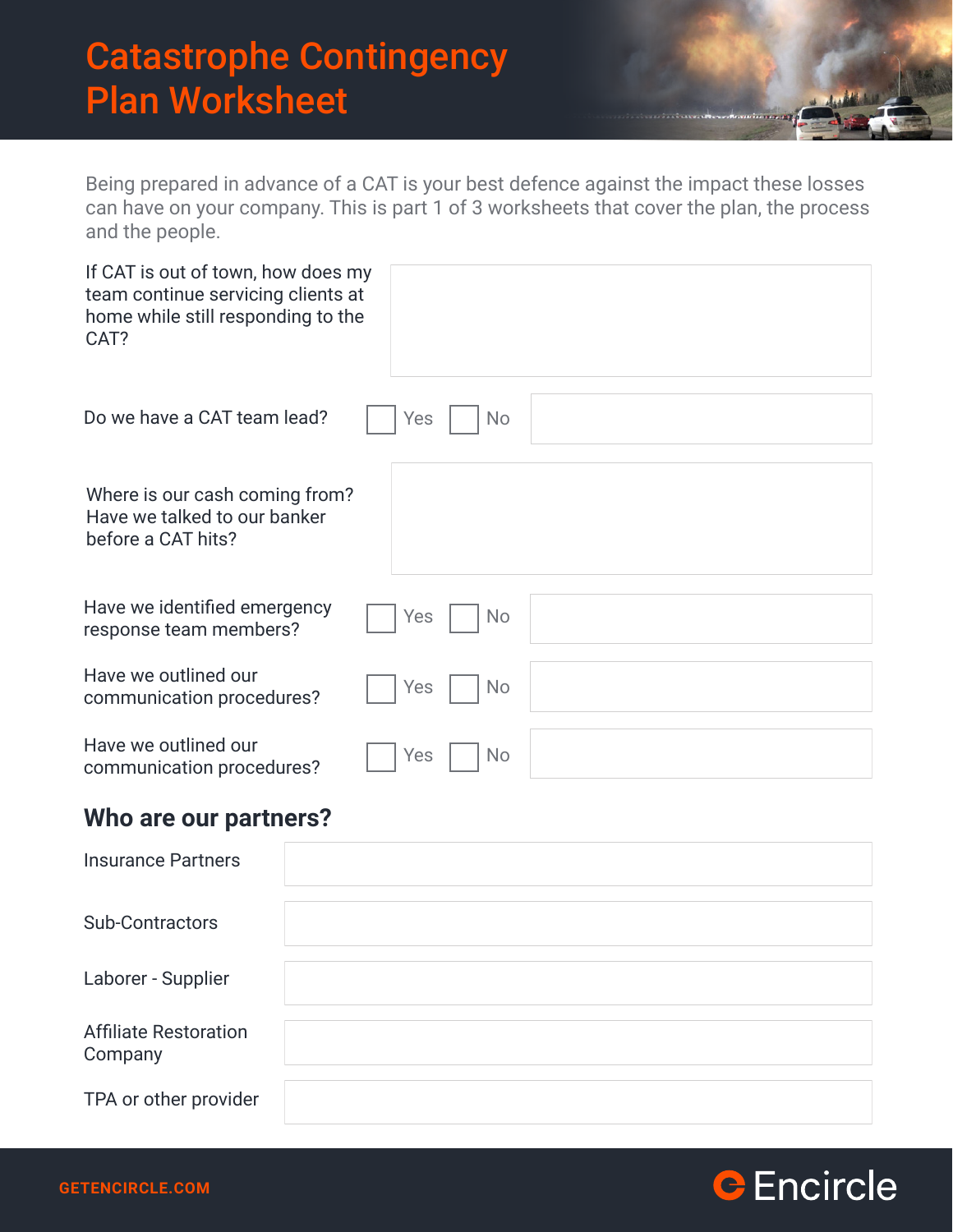### Catastrophe Process Worksheet

Your process should outline the steps you will take before, during and after a large loss. This is part 2 of 3 worksheets that cover the plan, the process and the people.

#### List remediation, restoration, and repair resources available: (ex. air movers)

| How do I intake jobs<br>when there is an influx of<br>claims? |  |
|---------------------------------------------------------------|--|
| How do I track and<br>document jobs?                          |  |
| How do we triage jobs?                                        |  |
| What if my credit cards<br>don't work?                        |  |

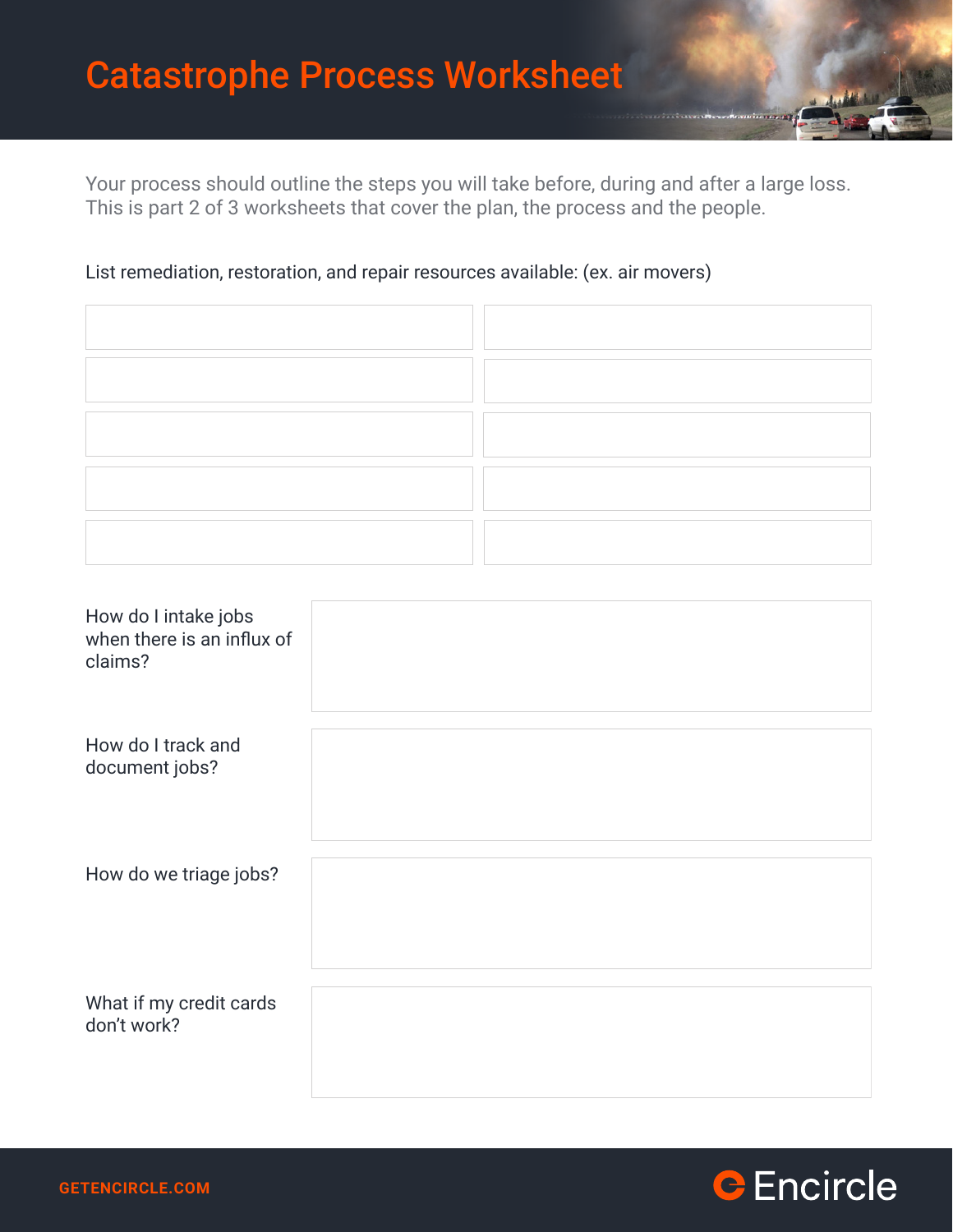## Catastrophe Process Worksheet

| What's my path to<br>collecting payment on<br>each claim? |  |
|-----------------------------------------------------------|--|
| What if I can't get fuel?                                 |  |
| How will we<br>communicate if cell<br>phones are down?    |  |

#### **Do we have local partnerships in place?**

| For a large loss what is<br>our plan to handle it?                                                  |  |
|-----------------------------------------------------------------------------------------------------|--|
| Do we have a standard<br>referral rate and process?                                                 |  |
| Who deals directly with<br>the insurance company<br>for updates, changes, or<br>payment collection? |  |

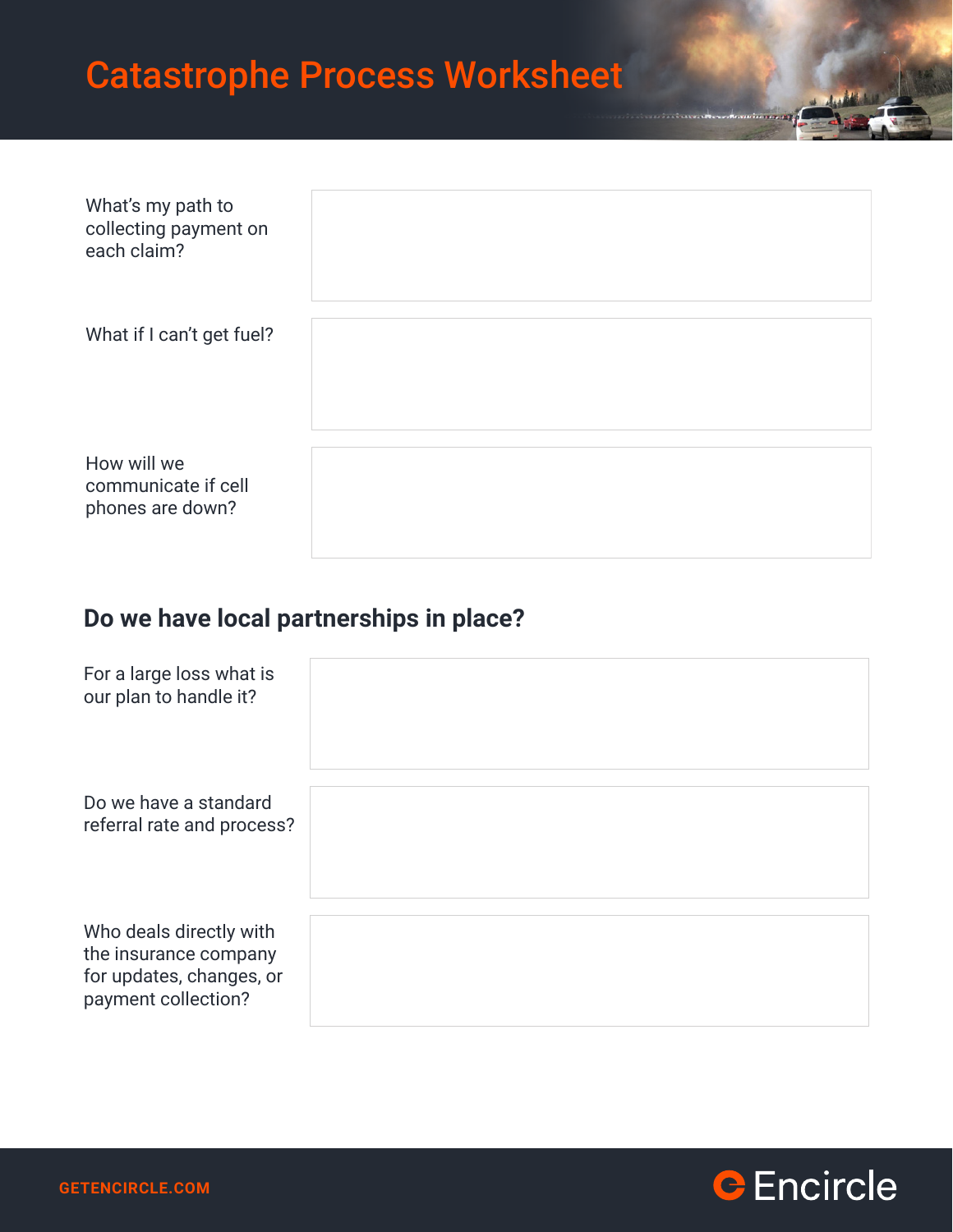# Catastrophe Process Worksheet

### **What is our plan for:**

| <b>Temporary Labor</b>                   |  |
|------------------------------------------|--|
| <b>Technicians &amp;</b><br>Supervisors  |  |
| <b>Administrative Staff</b>              |  |
| <b>Safety Staff Member</b>               |  |
| Clerk of the Works                       |  |
| <b>Project Managers/</b><br>Coordinators |  |
| Sales & Support                          |  |
| Generators &<br>Electricity              |  |
| Air movers &<br>Dehumidifiers            |  |
| Gas, Fuel                                |  |
| Tools, tracking systems,<br>consumables  |  |
| PPE, logo wear                           |  |
| <b>Specialty Tools/EQ</b>                |  |
| Hotels /<br>Accommodations               |  |
| Food                                     |  |
| Transportation -<br><b>Buses</b>         |  |
| Debris removal/<br>Disposal              |  |



as advantaged

**THE LETTER**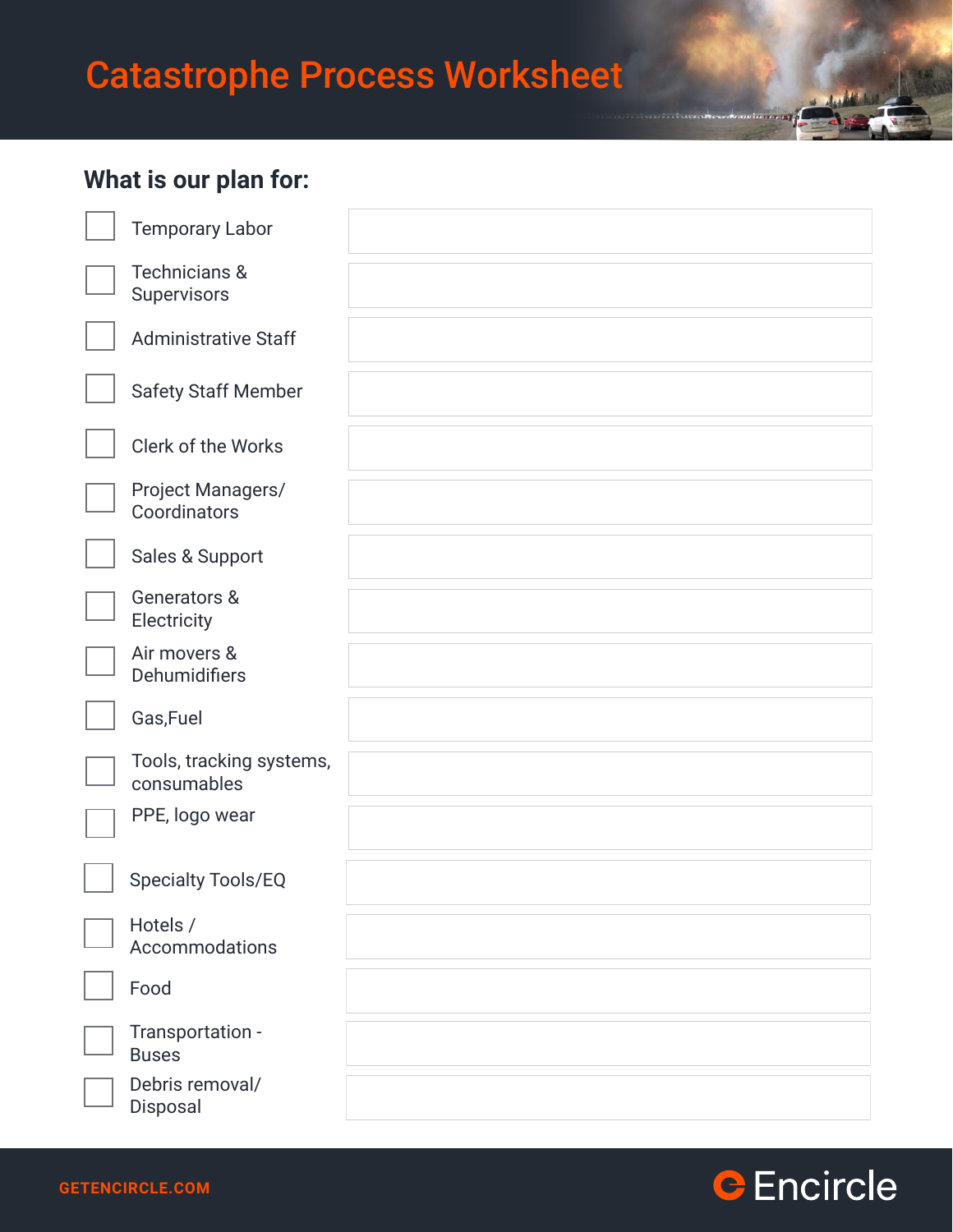A plan that incorporates a wide range of talents and perspectives is necessary in a CAT situation. These are the people who will execute the plan in the event of a catastrophe. This plan should include your team as well as external service providers. Clearly define the roles and responsibilities of each person involved. This is part 3 of 3 worksheets that cover the plan, the process and the people.

#### **Emergency Response Team Members**

| <b>Name</b> | Role | <b>Contact Info</b> | <b>Responsibilities</b> |
|-------------|------|---------------------|-------------------------|
|             |      |                     |                         |
|             |      |                     |                         |
|             |      |                     |                         |
|             |      |                     |                         |
|             |      |                     |                         |
|             |      |                     |                         |
|             |      |                     |                         |
|             |      |                     |                         |
|             |      |                     |                         |
|             |      |                     |                         |
|             |      |                     |                         |
|             |      |                     |                         |
|             |      |                     |                         |
|             |      |                     |                         |
|             |      |                     |                         |
|             |      |                     |                         |
|             |      |                     |                         |
|             |      |                     |                         |
|             |      |                     |                         |
|             |      |                     |                         |